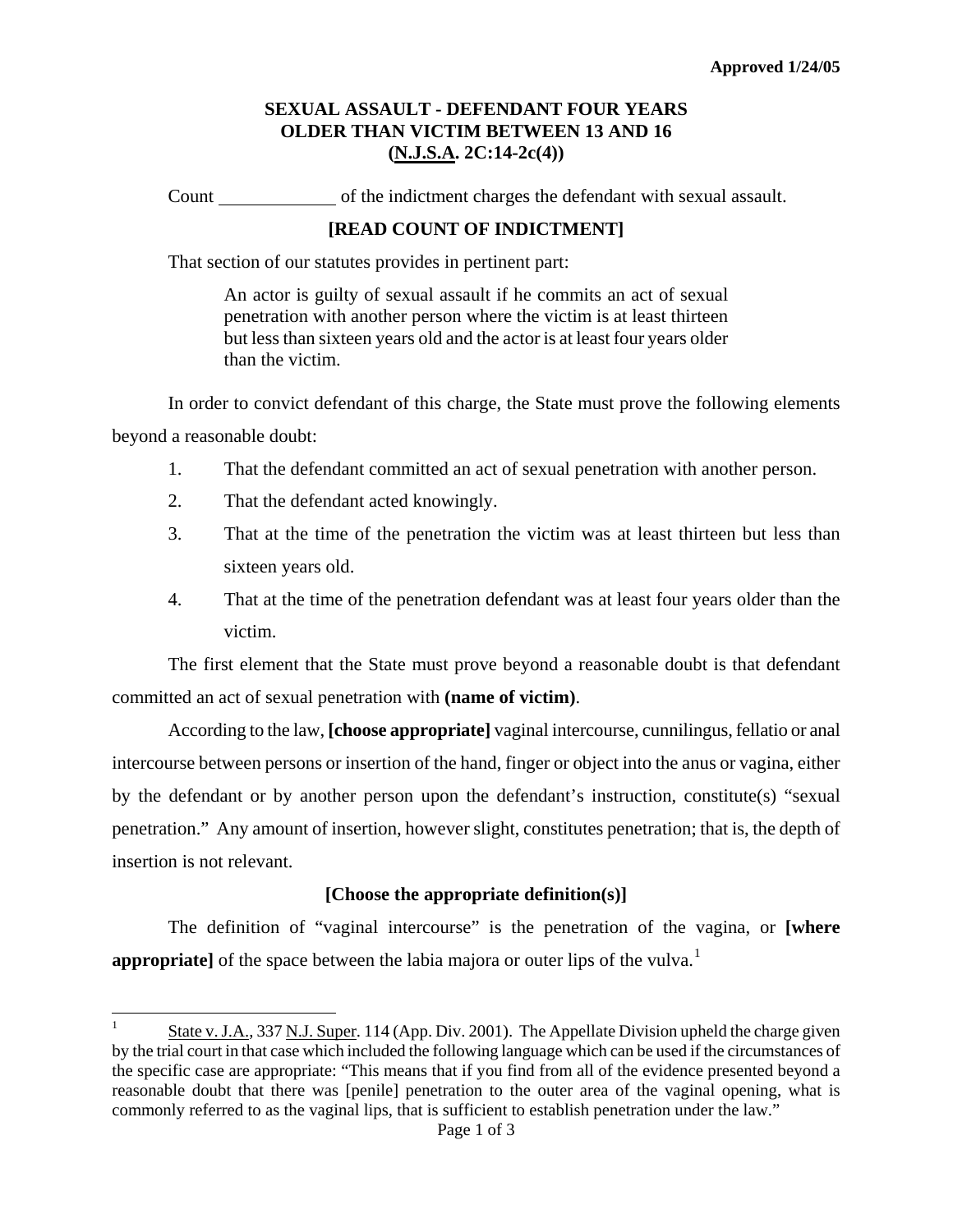#### **SEXUAL ASSAULT - DEFENDANT FOUR YEARS OLDER THAN VICTIM BETWEEN 13 AND 16 (N.J.S.A. 2C:14-2c(4))**

The definition of "cunnilingus" is oral contact with the female sex organ.<sup>[2](#page-0-1)</sup> The definition of "fellatio" is oral contact with the male sexual organ. $3$ The definition of "anal intercourse" is penetration of any depth into the anus.<sup>[4](#page-1-1)</sup>

The second element that the State must prove beyond a reasonable doubt is that defendant acted knowingly. A person acts knowingly with respect to the nature of his/her conduct or the attendant circumstances if he/she is aware that the conduct is of that nature or that such circumstances exist or the person is aware of a high probability of their existence. A person acts knowingly with respect to a result of the conduct if he/she is aware that it is practically certain that the conduct will cause a result. "Knowing," "with knowledge," or equivalent terms have the same meaning.

Knowledge is a condition of the mind. It cannot be seen. It can only be determined by inferences from defendant's conduct, words or acts. A state of mind is rarely susceptible of direct proof but must ordinarily be inferred from the facts. Therefore, it is not necessary that the State produce witnesses to testify that an accused said that he/she had a certain state of mind when he/she did a particular thing. It is within your power to find that such proof has been furnished beyond a reasonable doubt by inferences which may arise from the nature of his/her acts and conduct and from all he/she said and did at the particular time and place and from all surrounding circumstances established by the evidence.

The third element that the State must prove beyond a reasonable doubt is that at the time of the penetration, **(name of victim)** was at least 13 years old but less than 16 years old. The State must prove only the age of **(name of victim)** at the time of the offense beyond a reasonable doubt. It does not have to prove that defendant knew or reasonably should have known that **(name of victim)** was at least 13 but less than 16 years old.<sup>[5](#page-1-2)</sup>

The fourth element that the State must prove beyond a reasonable doubt is that at the time of the penetration, defendant was at least four years older than **(name of victim)**.

i<br>L

<sup>2</sup> State v. Fraction, 206 N.J. Super. 532, 535-36 (App. Div. 1985), certif. denied, 104 N.J. 434 (1986). Penetration is not necessary for this act.

<span id="page-1-0"></span><sup>3</sup> State in the Interest of S.M., 284 N.J. Super. 611, 616-19 (App. Div. 1995). Penetration is not necessary for this act.

<span id="page-1-2"></span><span id="page-1-1"></span><sup>4</sup>  $\frac{4}{5}$  State v. Gallagher, 286 N.J. Super. 1, 13 (App. Div. 1995), certif. denied, 146 N.J. 569 (1996).

See State v. Perez, 177 N.J. 540, 555 (2003).